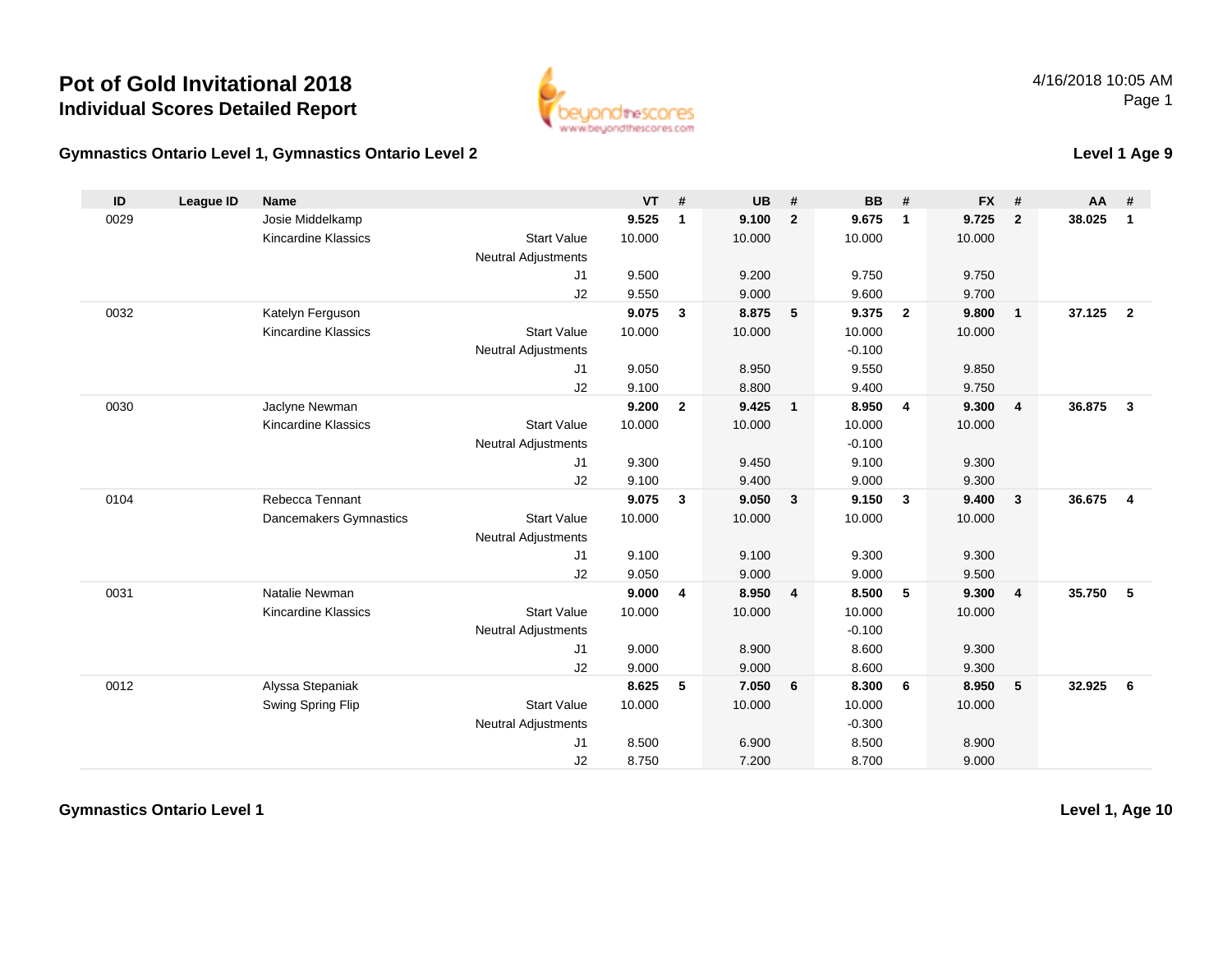

| ID   | League ID | <b>Name</b>            |                            | $VT$ # |                | <b>UB</b> | # | <b>BB</b> # |                         | $FX$ #  |                         | <b>AA</b> | #                       |
|------|-----------|------------------------|----------------------------|--------|----------------|-----------|---|-------------|-------------------------|---------|-------------------------|-----------|-------------------------|
| 0035 |           | Calleigha McGuigan     |                            | 9.575  | 1              | 9.050     | 1 | 9.200       |                         | 9.700   | $\blacksquare$          | 37.525    | $\overline{\mathbf{1}}$ |
|      |           | Kincardine Klassics    | <b>Start Value</b>         | 10.000 |                | 10.000    |   | 10.000      |                         | 10.000  |                         |           |                         |
|      |           |                        | <b>Neutral Adjustments</b> |        |                |           |   | $-0.100$    |                         |         |                         |           |                         |
|      |           |                        | J1                         | 9.550  |                | 9.100     |   | 9.400       |                         | 9.650   |                         |           |                         |
|      |           |                        | J2                         | 9.600  |                | 9.000     |   | 9.200       |                         | 9.750   |                         |           |                         |
| 0034 |           | Monica MacRae          |                            | 9.250  | $\overline{2}$ | 8.725 2   |   | 9.025       | $\overline{\mathbf{2}}$ | 9.550 2 |                         | 36.550    | $\overline{\mathbf{2}}$ |
|      |           | Kincardine Klassics    | <b>Start Value</b>         | 10.000 |                | 10.000    |   | 10.000      |                         | 10.000  |                         |           |                         |
|      |           |                        | <b>Neutral Adjustments</b> |        |                |           |   | $-0.100$    |                         |         |                         |           |                         |
|      |           |                        | J <sub>1</sub>             | 9.200  |                | 8.850     |   | 9.150       |                         | 9.500   |                         |           |                         |
|      |           |                        | J2                         | 9.300  |                | 8.600     |   | 9.100       |                         | 9.600   |                         |           |                         |
| 0105 |           | Liliana Milburn        |                            | 8.950  | $\mathbf{3}$   | 5.900     | 3 | 8.200       | $\mathbf{3}$            | 9.050   | $\overline{\mathbf{3}}$ | 32.100    | $\mathbf{3}$            |
|      |           | Dancemakers Gymnastics | <b>Start Value</b>         |        |                | 10.000    |   | 10.000      |                         | 10.000  |                         |           |                         |
|      |           |                        | <b>Neutral Adjustments</b> |        |                |           |   |             |                         |         |                         |           |                         |
|      |           |                        | J1                         | 8.900  |                | 5.900     |   | 8.400       |                         | 9.000   |                         |           |                         |
|      |           |                        | J2                         | 9.000  |                | 5.900     |   | 8.000       |                         | 9.100   |                         |           |                         |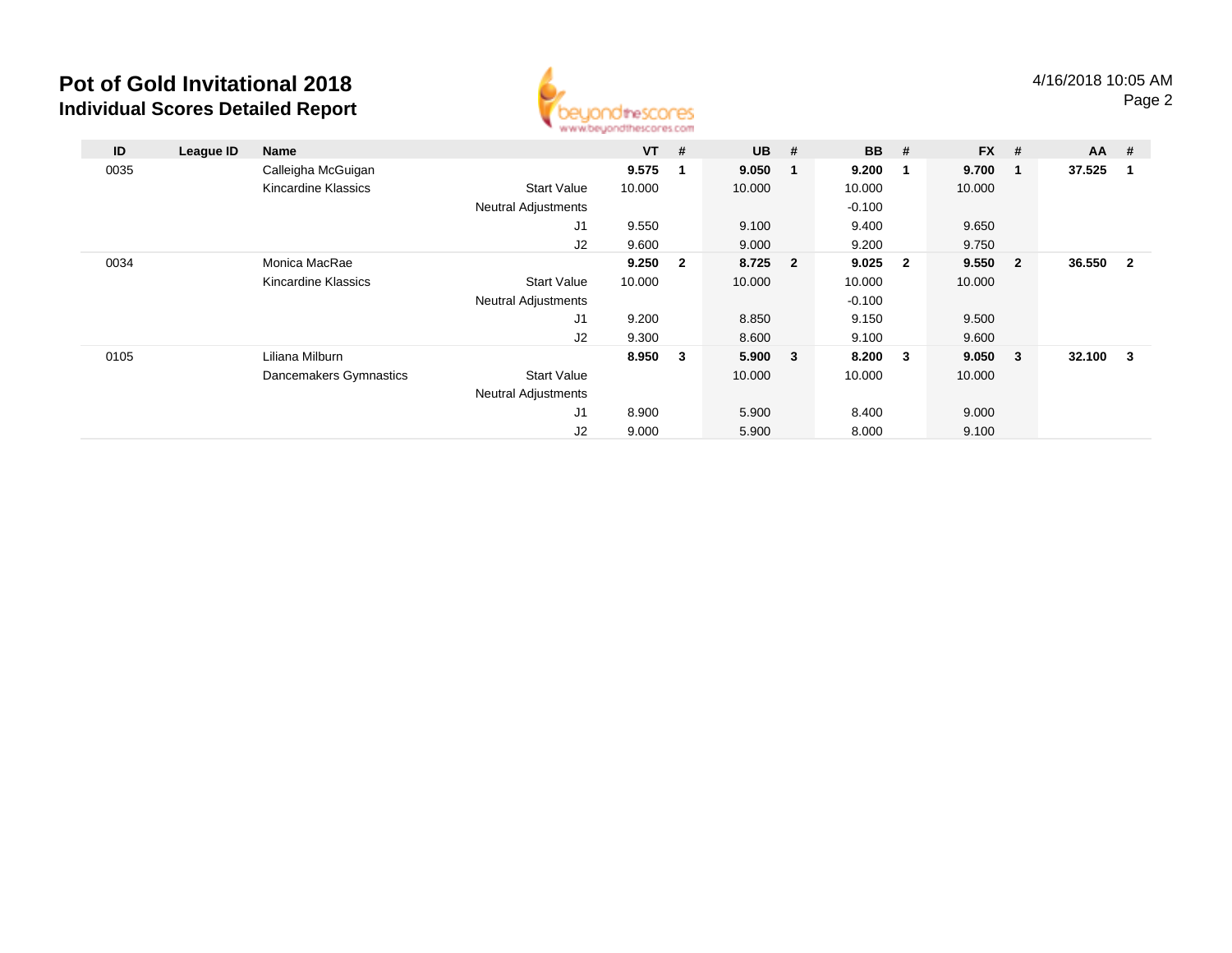

**Level 1 Age 9**

### **Gymnastics Ontario Level 1, Gymnastics Ontario Level 2**

| ID   | <b>League ID</b> | <b>Name</b>                |                            | <b>VT</b> | #              | <b>UB</b> | #              | <b>BB</b> | #                       | <b>FX</b> | #              | <b>AA</b> | #              |
|------|------------------|----------------------------|----------------------------|-----------|----------------|-----------|----------------|-----------|-------------------------|-----------|----------------|-----------|----------------|
| 0029 |                  | Josie Middelkamp           |                            | 9.525     | $\mathbf{1}$   | 9.100     | $\overline{2}$ | 9.675     | $\overline{1}$          | 9.725     | $\overline{2}$ | 38.025    | $\mathbf{1}$   |
|      |                  | <b>Kincardine Klassics</b> | <b>Start Value</b>         | 10.000    |                | 10.000    |                | 10.000    |                         | 10.000    |                |           |                |
|      |                  |                            | <b>Neutral Adjustments</b> |           |                |           |                |           |                         |           |                |           |                |
|      |                  |                            | J1                         | 9.500     |                | 9.200     |                | 9.750     |                         | 9.750     |                |           |                |
|      |                  |                            | J2                         | 9.550     |                | 9.000     |                | 9.600     |                         | 9.700     |                |           |                |
| 0032 |                  | Katelyn Ferguson           |                            | 9.075     | $\mathbf{3}$   | 8.875     | 5              | 9.375     | $\overline{\mathbf{2}}$ | 9.800     | $\overline{1}$ | 37.125    | $\overline{2}$ |
|      |                  | <b>Kincardine Klassics</b> | <b>Start Value</b>         | 10.000    |                | 10.000    |                | 10.000    |                         | 10.000    |                |           |                |
|      |                  |                            | <b>Neutral Adjustments</b> |           |                |           |                | $-0.100$  |                         |           |                |           |                |
|      |                  |                            | J1                         | 9.050     |                | 8.950     |                | 9.550     |                         | 9.850     |                |           |                |
|      |                  |                            | J2                         | 9.100     |                | 8.800     |                | 9.400     |                         | 9.750     |                |           |                |
| 0030 |                  | Jaclyne Newman             |                            | 9.200     | $\overline{2}$ | 9.425     | $\overline{1}$ | 8.950     | $\overline{4}$          | 9.300     | $\overline{4}$ | 36.875    | $\mathbf{3}$   |
|      |                  | <b>Kincardine Klassics</b> | <b>Start Value</b>         | 10.000    |                | 10.000    |                | 10.000    |                         | 10.000    |                |           |                |
|      |                  |                            | <b>Neutral Adjustments</b> |           |                |           |                | $-0.100$  |                         |           |                |           |                |
|      |                  |                            | J1                         | 9.300     |                | 9.450     |                | 9.100     |                         | 9.300     |                |           |                |
|      |                  |                            | J2                         | 9.100     |                | 9.400     |                | 9.000     |                         | 9.300     |                |           |                |
| 0104 |                  | Rebecca Tennant            |                            | 9.075     | $\mathbf{3}$   | 9.050     | $\mathbf{3}$   | 9.150     | $\overline{\mathbf{3}}$ | 9.400     | $\mathbf{3}$   | 36.675    | $\overline{4}$ |
|      |                  | Dancemakers Gymnastics     | <b>Start Value</b>         | 10.000    |                | 10.000    |                | 10.000    |                         | 10.000    |                |           |                |
|      |                  |                            | <b>Neutral Adjustments</b> |           |                |           |                |           |                         |           |                |           |                |
|      |                  |                            | J1                         | 9.100     |                | 9.100     |                | 9.300     |                         | 9.300     |                |           |                |
|      |                  |                            | J2                         | 9.050     |                | 9.000     |                | 9.000     |                         | 9.500     |                |           |                |
| 0031 |                  | Natalie Newman             |                            | 9.000     | 4              | 8.950     | $\overline{4}$ | 8.500     | 5                       | 9.300     | $\overline{4}$ | 35.750    | 5              |
|      |                  | <b>Kincardine Klassics</b> | <b>Start Value</b>         | 10.000    |                | 10.000    |                | 10.000    |                         | 10.000    |                |           |                |
|      |                  |                            | <b>Neutral Adjustments</b> |           |                |           |                | $-0.100$  |                         |           |                |           |                |
|      |                  |                            | J1                         | 9.000     |                | 8.900     |                | 8.600     |                         | 9.300     |                |           |                |
|      |                  |                            | J2                         | 9.000     |                | 9.000     |                | 8.600     |                         | 9.300     |                |           |                |
| 0012 |                  | Alyssa Stepaniak           |                            | 8.625     | 5              | 7.050     | 6              | 8.300     | 6                       | 8.950     | 5              | 32.925    | 6              |
|      |                  | Swing Spring Flip          | <b>Start Value</b>         | 10.000    |                | 10.000    |                | 10.000    |                         | 10.000    |                |           |                |
|      |                  |                            | <b>Neutral Adjustments</b> |           |                |           |                | $-0.300$  |                         |           |                |           |                |
|      |                  |                            | J1                         | 8.500     |                | 6.900     |                | 8.500     |                         | 8.900     |                |           |                |
|      |                  |                            | J2                         | 8.750     |                | 7.200     |                | 8.700     |                         | 9.000     |                |           |                |

**Gymnastics Ontario Level 2**

**Level 2 Age 11**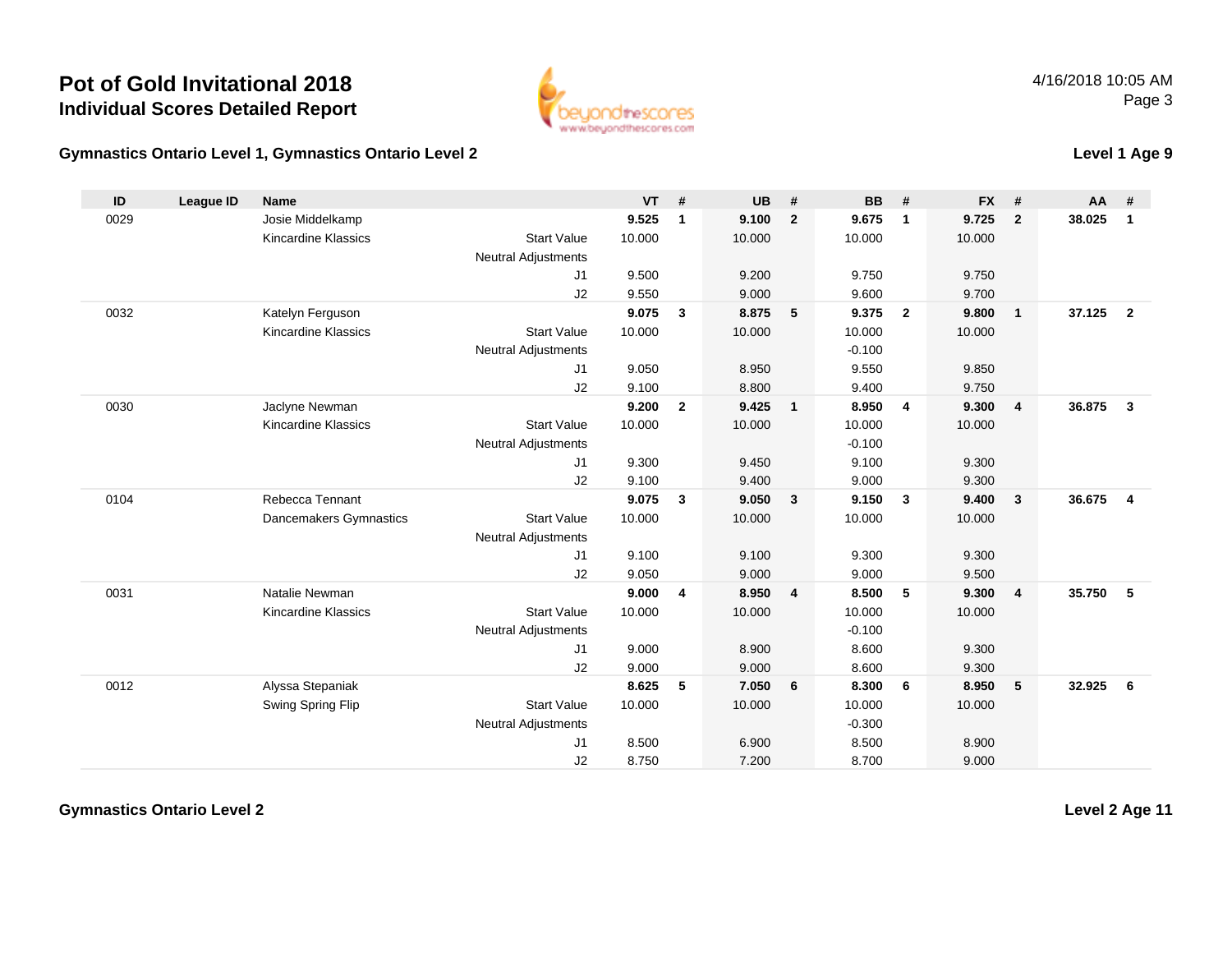

| ID   | League ID | <b>Name</b>                          |                            | $VT$ # |                | <b>UB</b> | #              | <b>BB</b> | #              | $FX$ # |                         | <b>AA</b> | #              |
|------|-----------|--------------------------------------|----------------------------|--------|----------------|-----------|----------------|-----------|----------------|--------|-------------------------|-----------|----------------|
| 0002 |           | Emaleigh Bender                      |                            | 9.025  | $\overline{2}$ | 9.575     | $\mathbf{1}$   | 9.275     | $\mathbf{2}$   | 9.450  | $\overline{\mathbf{1}}$ | 37.325    | $\overline{1}$ |
|      |           | <b>Woolwich Cardinals Gymnastics</b> | <b>Start Value</b>         | 10.000 |                | 10.000    |                | 10.000    |                | 10.000 |                         |           |                |
|      |           |                                      | <b>Neutral Adjustments</b> |        |                |           |                |           |                |        |                         |           |                |
|      |           |                                      | J1                         | 8.950  |                | 9.600     |                | 9.300     |                | 9.350  |                         |           |                |
|      |           |                                      | J2                         | 9.100  |                | 9.550     |                | 9.250     |                | 9.550  |                         |           |                |
| 0037 |           | Danielle Lajeunesse                  |                            | 9.025  | $\overline{2}$ | 8.875     | 3              | 9.575     | $\overline{1}$ | 9.175  | $\overline{4}$          | 36.650    | $\overline{2}$ |
|      |           | Kincardine Klassics                  | <b>Start Value</b>         | 10.000 |                | 10.000    |                | 10.000    |                | 10.000 |                         |           |                |
|      |           |                                      | <b>Neutral Adjustments</b> |        |                |           |                |           |                |        |                         |           |                |
|      |           |                                      | J1                         | 9.000  |                | 8.950     |                | 9.500     |                | 9.250  |                         |           |                |
|      |           |                                      | J2                         | 9.050  |                | 8.800     |                | 9.650     |                | 9.100  |                         |           |                |
| 0036 |           | <b>Isabel Van Geest</b>              |                            | 9.350  | $\mathbf{1}$   | 8.350     | 4              | 9.275     | $\overline{2}$ | 9.225  | $\mathbf{3}$            | 36.200    | $\mathbf{3}$   |
|      |           | <b>Kincardine Klassics</b>           | <b>Start Value</b>         | 10.000 |                | 10.000    |                | 10.000    |                | 10.000 |                         |           |                |
|      |           |                                      |                            |        |                |           |                |           |                |        |                         |           |                |
|      |           |                                      | <b>Neutral Adjustments</b> |        |                |           |                | $-0.100$  |                |        |                         |           |                |
|      |           |                                      | J1                         | 9.350  |                | 8.300     |                | 9.300     |                | 9.200  |                         |           |                |
|      |           |                                      | J2                         | 9.350  |                | 8.400     |                | 9.450     |                | 9.250  |                         |           |                |
| 0001 |           | <b>Lindsay Clemmer</b>               |                            | 8.625  | 4              | 8.925     | $\overline{2}$ | 8.975     | $\mathbf{3}$   | 8.975  | 5                       | 35.500    | $\overline{4}$ |
|      |           | <b>Woolwich Cardinals Gymnastics</b> | <b>Start Value</b>         | 10.000 |                | 10.000    |                | 10.000    |                | 10.000 |                         |           |                |
|      |           |                                      | <b>Neutral Adjustments</b> |        |                |           |                |           |                |        |                         |           |                |
|      |           |                                      | J1                         | 8.650  |                | 9.100     |                | 9.050     |                | 8.950  |                         |           |                |
|      |           |                                      | J2                         | 8.600  |                | 8.750     |                | 8.900     |                | 9.000  |                         |           |                |
| 0143 |           | <b>Emmalina Esmond</b>               |                            | 8.700  | 3              | 8.150     | 5              | 8.675     | 4              | 9.275  | $\overline{\mathbf{2}}$ | 34.800    | - 5            |
|      |           | Hanover Aerials Gymnastics Club      | <b>Start Value</b>         | 10.000 |                | 10.000    |                | 10.000    |                | 10.000 |                         |           |                |
|      |           |                                      | <b>Neutral Adjustments</b> |        |                |           |                |           |                |        |                         |           |                |
|      |           |                                      | J <sub>1</sub>             | 8.700  |                | 8.300     |                | 8.650     |                | 9.300  |                         |           |                |
|      |           |                                      | J2                         | 8.700  |                | 8.000     |                | 8.700     |                | 9.250  |                         |           |                |
|      |           |                                      |                            |        |                |           |                |           |                |        |                         |           |                |

### **Gymnastics Ontario Level 2**

**Level 2 Age 10**

| ID   | League ID | <b>Name</b>            |                            | $VT$ # |     | <b>UB</b> | - # | <b>BB</b> | -#     | <b>FX</b> | #  | <b>AA</b> | -#             |
|------|-----------|------------------------|----------------------------|--------|-----|-----------|-----|-----------|--------|-----------|----|-----------|----------------|
| 0110 |           | <b>Bailey Button</b>   |                            | 9.375  | - 2 | 9.175     |     | 9.100     | $_{3}$ | 9.250     | -3 | 36.900    |                |
|      |           | Dancemakers Gymnastics | <b>Start Value</b>         | 10.000 |     | 10.000    |     | 10.000    |        | 10.000    |    |           |                |
|      |           |                        | <b>Neutral Adjustments</b> |        |     |           |     |           |        |           |    |           |                |
|      |           |                        | J1                         | 9.400  |     | 9.150     |     | 9.100     |        | 9.150     |    |           |                |
|      |           |                        | J2                         | 9.350  |     | 9.200     |     | 9.100     |        | 9.350     |    |           |                |
| 0112 |           | Halie Jones-Berger     |                            | 9.600  |     | 8.825 2   |     | 8.750     | -4     | 9.650     |    | 36.825    | $\overline{2}$ |
|      |           | Dancemakers Gymnastics | <b>Start Value</b>         | 10.000 |     | 10.000    |     | 10.000    |        | 10.000    |    |           |                |
|      |           |                        | <b>Neutral Adjustments</b> |        |     |           |     |           |        |           |    |           |                |
|      |           |                        | J1                         | 9.550  |     | 8.850     |     | 8.800     |        | 9.650     |    |           |                |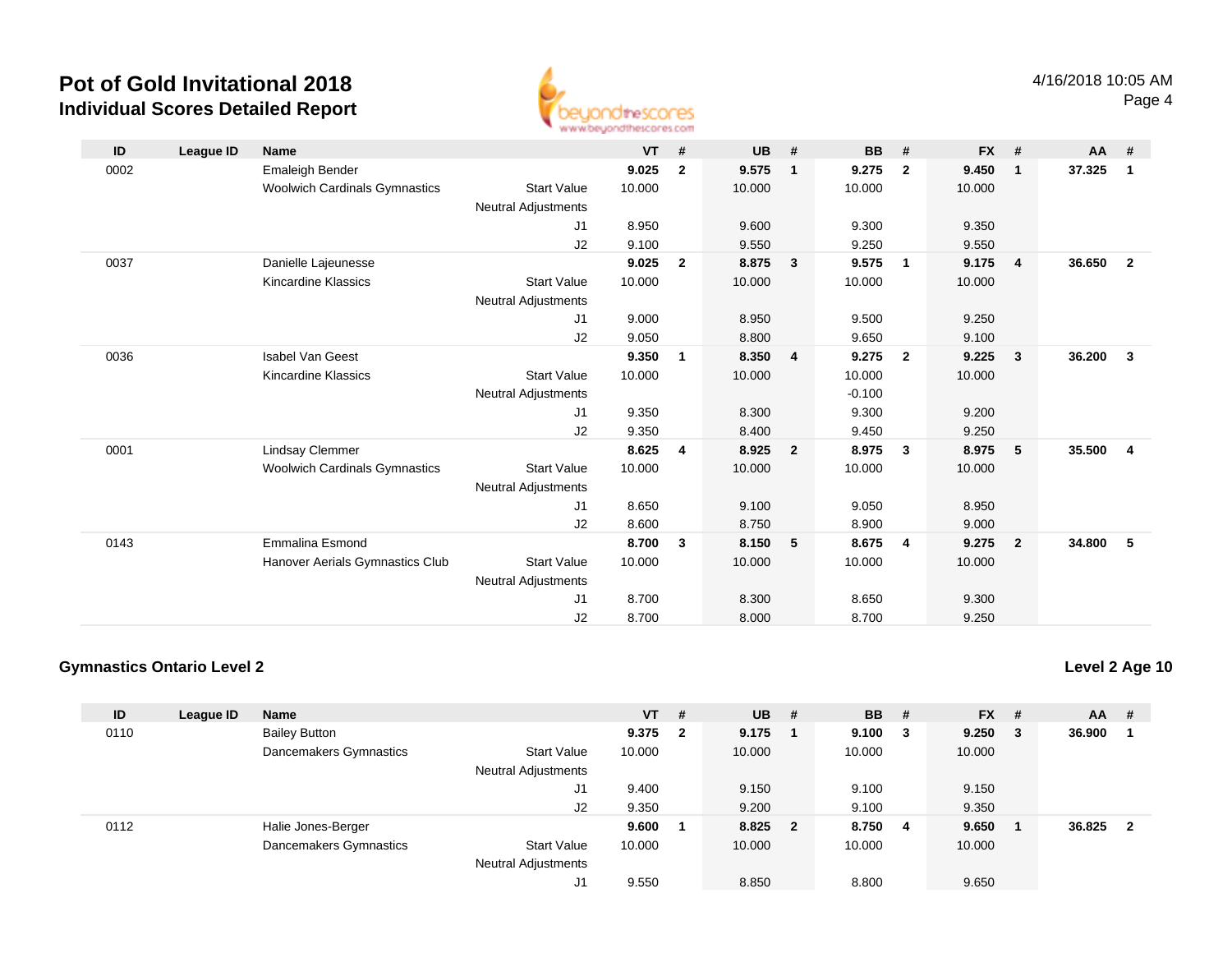

|      |                        | J2                         | 9.650           |    | 8.800   | 8.700  |                         | 9.650  |                         |        |   |
|------|------------------------|----------------------------|-----------------|----|---------|--------|-------------------------|--------|-------------------------|--------|---|
| 0111 | Olivia Beck            |                            | $9.125 \quad 3$ |    | 8.700 3 | 9.250  | $\overline{\mathbf{2}}$ | 9.425  | $\overline{\mathbf{2}}$ | 36.500 | 3 |
|      | Dancemakers Gymnastics | <b>Start Value</b>         | 10.000          |    | 10.000  | 10.000 |                         | 10.000 |                         |        |   |
|      |                        | <b>Neutral Adjustments</b> |                 |    |         |        |                         |        |                         |        |   |
|      |                        | J1                         | 9.100           |    | 8.700   | 9.300  |                         | 9.400  |                         |        |   |
|      |                        | J2                         | 9.150           |    | 8.700   | 9.200  |                         | 9.450  |                         |        |   |
| 0109 | Amelia Ellis           |                            | 8.950           | -4 | 6.550 4 | 9.400  | - 1                     | 9.150  | -4                      | 34.050 | 4 |
|      | Dancemakers Gymnastics | <b>Start Value</b>         | 10.000          |    | 10.000  | 10.000 |                         | 10.000 |                         |        |   |
|      |                        | <b>Neutral Adjustments</b> |                 |    |         |        |                         |        |                         |        |   |
|      |                        | J1                         | 9.000           |    | 6.600   | 9.500  |                         | 9.100  |                         |        |   |
|      |                        | J2                         | 8.900           |    | 6.500   | 9.300  |                         | 9.200  |                         |        |   |

### **Gymnastics Ontario Level 2**

**Level 2 Age 12+**

| ID   | League ID | <b>Name</b>            |                            | <b>VT</b> | #              | <b>UB</b> | #                       | BB       | #                       | <b>FX</b> | #            | $AA$ # |                |
|------|-----------|------------------------|----------------------------|-----------|----------------|-----------|-------------------------|----------|-------------------------|-----------|--------------|--------|----------------|
| 0040 |           | Mercedes McBride       |                            | 9.125     | 3              | 9.600     | $\mathbf{1}$            | 9.175    | $\mathbf{1}$            | 9.450     | $\mathbf{2}$ | 37.350 | 1              |
|      |           | Kincardine Klassics    | <b>Start Value</b>         | 10.000    |                | 10.000    |                         | 10.000   |                         | 10.000    |              |        |                |
|      |           |                        | Neutral Adjustments        |           |                |           |                         | $-0.100$ |                         |           |              |        |                |
|      |           |                        | J1                         | 9.100     |                | 9.600     |                         | 9.350    |                         | 9.400     |              |        |                |
|      |           |                        | J2                         | 9.150     |                | 9.600     |                         | 9.200    |                         | 9.500     |              |        |                |
| 0113 |           | Maryn Day              |                            | 9.475     | 1              | 8.675     | $\overline{\mathbf{3}}$ | 8.975    | -3                      | 9.450     | $\mathbf{2}$ | 36.575 | $\overline{2}$ |
|      |           | Dancemakers Gymnastics | <b>Start Value</b>         | 10.000    |                | 10.000    |                         | 10.000   |                         | 10.000    |              |        |                |
|      |           |                        | Neutral Adjustments        |           |                |           |                         |          |                         |           |              |        |                |
|      |           |                        | J1                         | 9.500     |                | 8.650     |                         | 9.050    |                         | 9.450     |              |        |                |
|      |           |                        | J2                         | 9.450     |                | 8.700     |                         | 8.900    |                         | 9.450     |              |        |                |
| 0039 |           | Sinead Greenwood       |                            | 8.700     | 5              | 9.275     | $\overline{\mathbf{2}}$ | 9.025    | $\overline{\mathbf{2}}$ | 9.250     | 3            | 36.250 | 3              |
|      |           | Kincardine Klassics    | <b>Start Value</b>         | 10.000    |                | 10.000    |                         | 10.000   |                         | 10.000    |              |        |                |
|      |           |                        | <b>Neutral Adjustments</b> |           |                |           |                         |          |                         |           |              |        |                |
|      |           |                        | J <sub>1</sub>             | 8.600     |                | 9.250     |                         | 9.050    |                         | 9.150     |              |        |                |
|      |           |                        | J2                         | 8.800     |                | 9.300     |                         | 9.000    |                         | 9.350     |              |        |                |
| 0152 |           | Paige Buckton          |                            | 9.350     | $\overline{2}$ | 8.200     | 5                       | 8.950    | -4                      | 9.500     | $\mathbf{1}$ | 36.000 | $\overline{4}$ |
|      |           | Dancemakers Gymnastics | <b>Start Value</b>         | 10.000    |                | 10.000    |                         | 10.000   |                         | 10.000    |              |        |                |
|      |           |                        | <b>Neutral Adjustments</b> |           |                |           |                         |          |                         |           |              |        |                |
|      |           |                        | J1                         | 9.350     |                | 8.300     |                         | 9.000    |                         | 9.400     |              |        |                |
|      |           |                        | J2                         | 9.350     |                | 8.100     |                         | 8.900    |                         | 9.600     |              |        |                |
| 0114 |           | Sathya Fernando        |                            | 8.875     | 4              | 8.225     | $\overline{4}$          | 9.025    | $\overline{\mathbf{2}}$ | 9.075     | 4            | 35.200 | 5              |
|      |           | Dancemakers Gymnastics | <b>Start Value</b>         | 10.000    |                | 10.000    |                         | 10.000   |                         | 10.000    |              |        |                |
|      |           |                        | <b>Neutral Adjustments</b> |           |                |           |                         |          |                         |           |              |        |                |
|      |           |                        | J1                         | 8.850     |                | 8.250     |                         | 9.050    |                         | 9.050     |              |        |                |